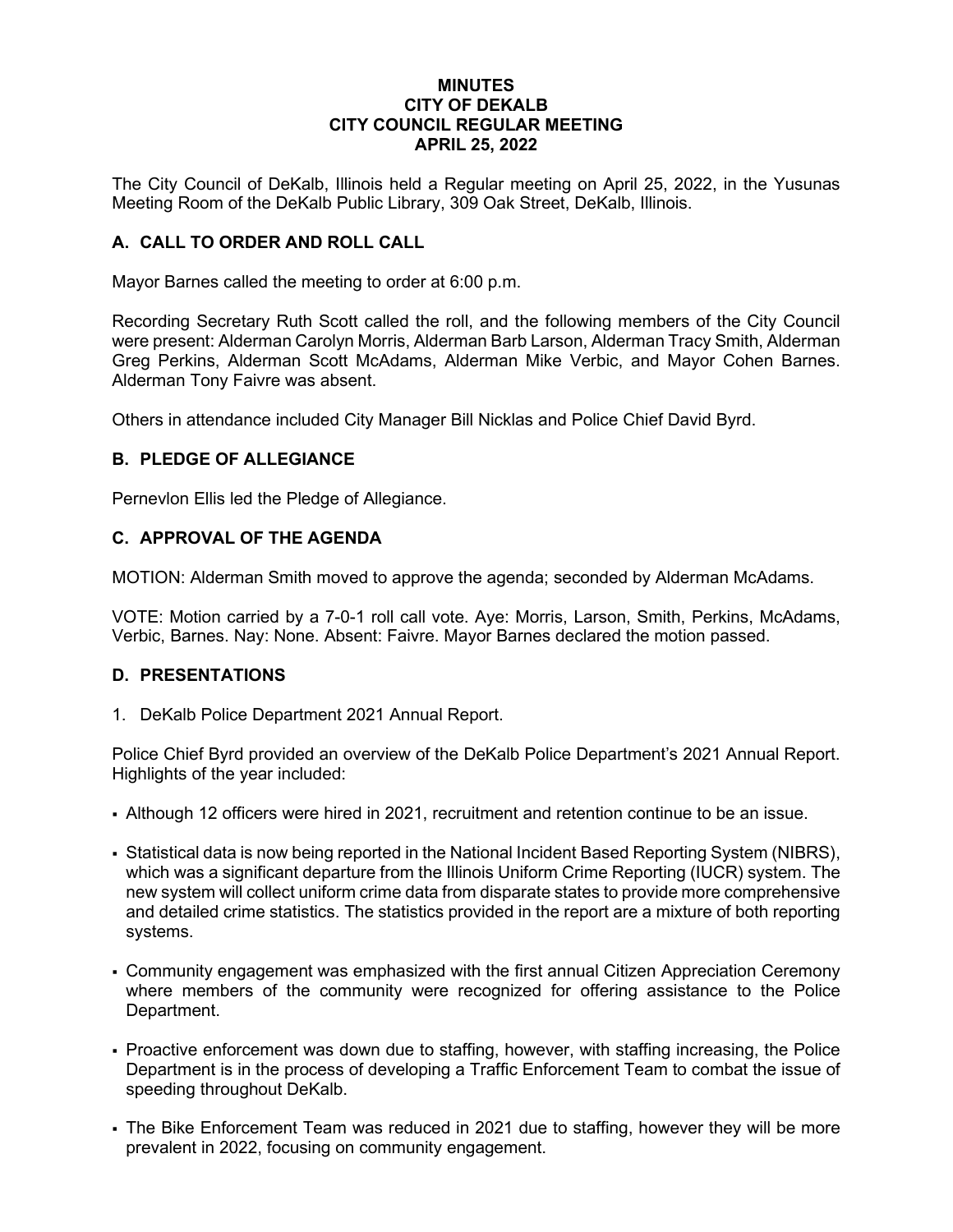City Council Regular Meeting Minutes April 25, 2022 Page 2 of 10

 License Plate Readers were added and are already making a huge impact in helping solve cases.

In closing, Police Chief Byrd stated the entire DeKalb Police Department is honored to serve the City of DeKalb and are committed to keeping the community safe.

Mayor Barnes stated he liked the report as it helps provide a better understanding of what each of the divisions within the DeKalb Police Department does.

Alderman Morris asked where DeKalb falls in the broader context of national crime increases. Police Chief Byrd replied that although DeKalb is experiencing small pockets of crime, in relation to larger cities such as Chicago, DeKalb isn't at the top, nor is it at the bottom.

Alderman Perkins stated the data is suggesting things are getting better, which is inconsistent with what the perception is. Police Chief Byrd replied that sometimes impactful situations make it seem like crime isn't decreasing. However, with more staffing and more patrolling of the streets, opportunities aren't there for violent crime, and clear and present dangers are being removed at a quick pace.

With the sale of Hunter Hillcrest, Lincoln Tower and other properties, as well as the addition of license plate readers, Mayor Barnes stated he's looking forward to the 2022 report, which will indicate the impact those efforts had on crime.

### **E. PUBLIC PARTICIPATION**

Mr. Gregory Evans advised Council of a complaint he had regarding a recent interaction with a local business, indicating the overall business practice and ethics of the business were lacking. Each Council member was provided with a copy of the complaint.

# **F. APPOINTMENTS**

Mayor Barnes read the following by title only:

1. Appointment of Finance Director Carrie Dittman to the Police Pension Board for a Two-Year Term Beginning June 1, 2022, and Ending May 31, 2024.

MOTION: Alderman McAdams moved to approve the appointment; seconded by Alderman Morris.

VOTE: Motion carried by a 7-0-1 roll call vote. Aye: Morris, Larson, Smith, Perkins, McAdams, Verbic, Barnes. Nay: None. Absent: Faivre. Mayor Barnes declared the motion passed.

#### **G. APPROVAL OF THE MINUTES**

1. Minutes Submitted by the City Clerk

There were none.

2. Minutes Submitted by the Recording Secretary

Mayor Barnes read the following by title only:

a. Minutes of the Regular City Council Meeting of April 11, 2022.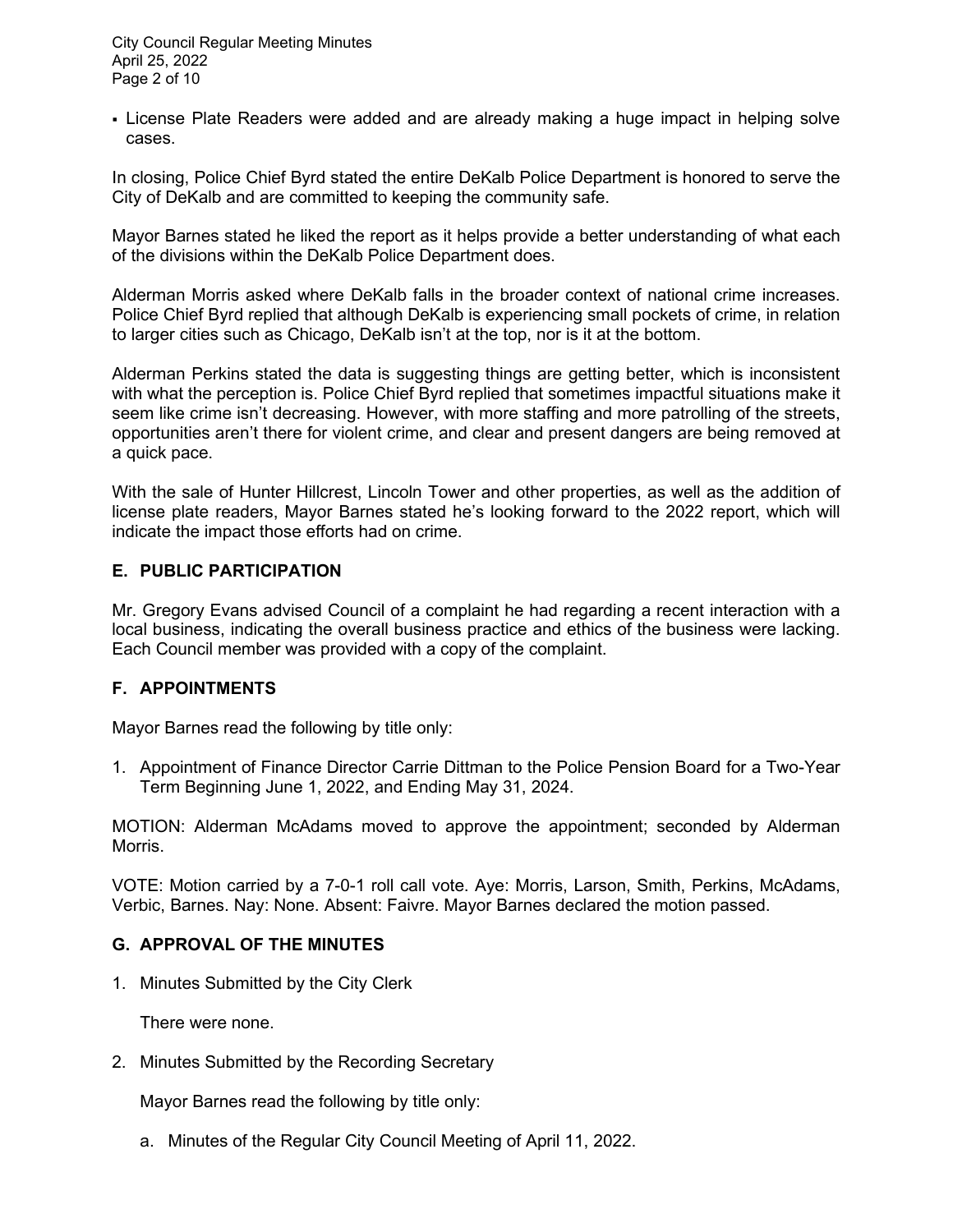MOTION: Alderman Perkins moved to approve the minutes as submitted by the Recording Secretary; seconded by Alderman Verbic.

VOTE: Motion carried by a 7-0-1 roll call vote. Aye: Morris, Larson, Smith, Perkins, McAdams, Verbic, Barnes. Nay: None. Absent: Faivre. Mayor Barnes declared the motion passed.

# **H. CONSENT AGENDA**

Mayor Barnes read the following Consent Agenda items by title only:

- 1. Accounts Payable and Payroll through April 25, 2022, in the Amount of \$2,531,834.42.
- 2. Investment and Bank Balance Summary through February 2022.
- 3. Year-to-Date Revenues and Expenditures through February 2022.
- 4. Freedom of Information Act (FOIA) Report March 2022.

MOTION: Alderman Larson moved to approve the Consent Agenda; seconded by Alderman McAdams.

VOTE: Motion carried by a 7-0-1 roll call vote. Aye: Morris, Larson, Smith, Perkins, McAdams, Verbic, Barnes. Nay: None. Absent: Faivre. Mayor Barnes declared the motion passed.

### **I. PUBLIC HEARINGS**

There were none.

#### **J. CONSIDERATIONS**

There were none.

#### **K. RESOLUTIONS**

**1. Resolution 2022-037 Authorizing an Amended Highway Authority Agreement as Prescribed by the Illinois Environmental Protection Agency with DeKalb Forge Company Regarding Previous Ground Contamination at 1832 Pleasant Street.**

Mayor Barnes read the resolution by title only.

MOTION: Alderman Smith moved to approve the resolution; seconded by Alderman Larson.

City Manager Nicklas provided an overview of this item based on the information provided in the agenda packet. The DeKalb Forge Company site had an underground fuel oil tank near the intersection of E. State Street and Dietz Avenue that developed a slow leak. Further, routine filling with pressurized hoses dripped oil into the grassy ditch whenever the hose was uncoupled, which led to an identifiable contamination within the City's right-of-way that penetrated the subsoil area beneath the City's paved street. With the sources of the contamination now removed, the IEPA has determined that any remaining contamination within the right-of-way poses no further threat if left undisturbed, with the pavement section and underlying roadbed providing an impervious barrier if left intact.

If approved, the resolution and agreement submitted for this item will be submitted to the Illinois Environmental Protection Agency (IEPA) in support of DeKalb Forge Company's pursuit of a No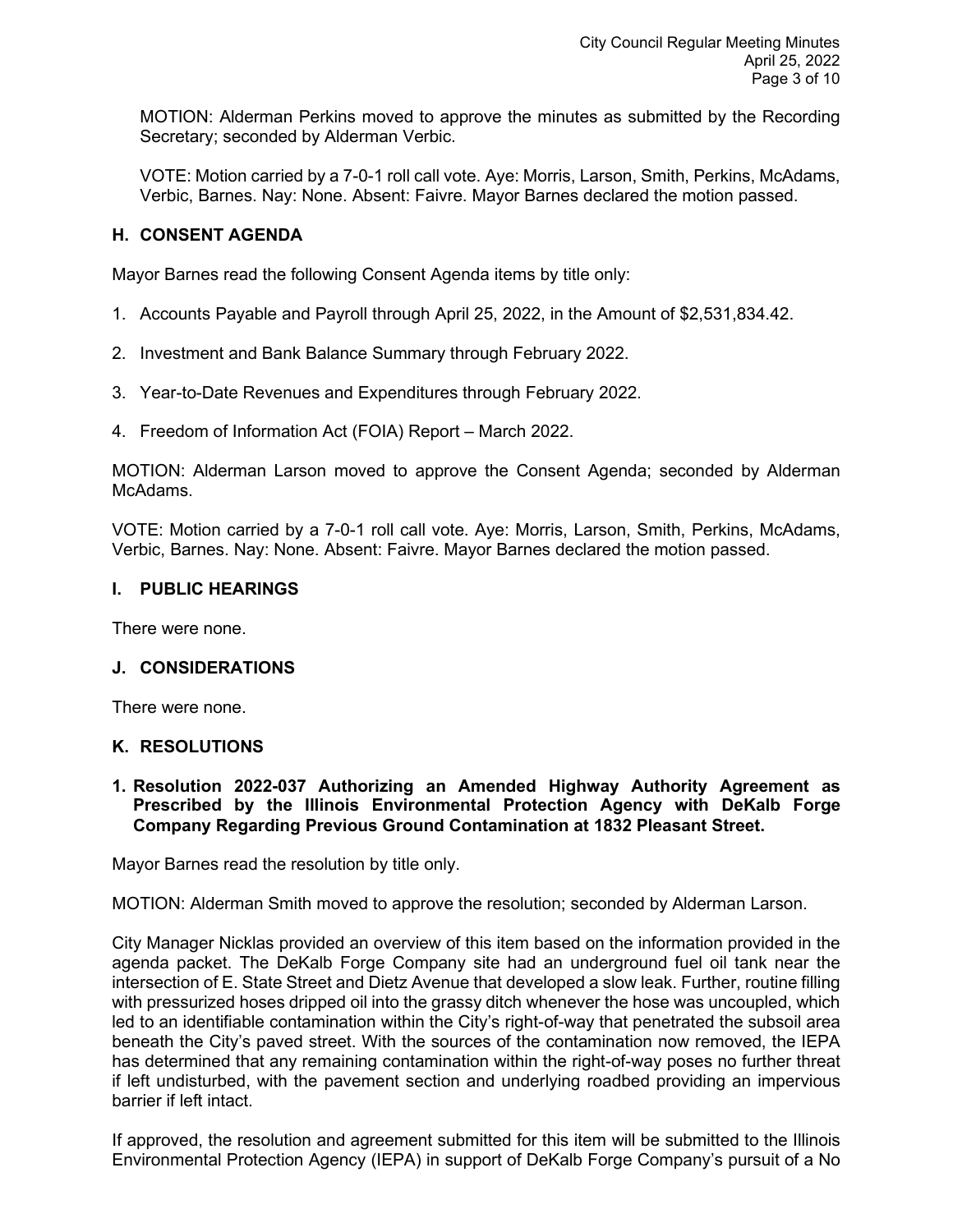City Council Regular Meeting Minutes April 25, 2022 Page 4 of 10

Further Remediation determination. It establishes the City's right to future compensation should significant excavation ever be necessary in the City's E. State Street right-of-way near the impacted site.

Alderman Larson asked what would happen if DeKalb Forge went out of business. City Manager Nicklas replied that the agreement would be assigned to the successor.

Referencing maps provided in the backup material for this item, Alderman Larson asked if entering into this agreement with DeKalb Forge would affect surrounding businesses. City Manager Nicklas replied that the contamination has been located. While there could be more, it's not something we're currently aware of.

VOTE: Motion carried by a 7-0-1 roll call vote. Aye: Morris, Larson, Smith, Perkins, McAdams, Verbic, Barnes. Nay: None. Absent: Faivre. Mayor Barnes declared the motion passed.

### **2. Resolution 2022-038 Authorizing the Award of a Construction Services Contract to Elliott & Wood, Inc. in the Amount of \$1,763,000 for the Lincoln Highway Lane Reconfiguration.**

Mayor Barnes read the resolution by title only.

MOTION: Alderman Perkins moved to approve the resolution; seconded by Alderman McAdams.

City Manager Nicklas provided an overview of this item based on the information provided in the agenda packet. This project has been discussed and reviewed since 2019. After several iterations, a public bid process was authorized in late March of this year. At the bid opening on April 20, the lowest responsible bidder was Elliott & Wood with a bid price of \$1,763,000. The construction contract will be paid from the TIF#3 fund.

Alderman Smith asked how this project would work with the planned Illinois Department of Transportation (IDOT) resurfacing of a portion of Illinois Route 38 (Lincoln Highway). City Manager Nicklas replied there will be collaboration between the two projects.

VOTE: Motion carried by a 6-0-1-1 roll call vote. Aye: Morris, Larson, Smith, Perkins, McAdams, Verbic. Nay: None. Abstain: Barnes. Absent: Faivre. Mayor Barnes declared the motion passed.

### **3. Resolution 2022-039 Authorizing a Permit Application to the Illinois Department of Transportation (IDOT) for the Lincoln Highway Lane Configuration.**

Mayor Barnes read the resolution by title only.

MOTION: Alderman Larson moved to approve the resolution; seconded by Alderman Smith.

City Manager Nicklas provided an overview of this item based on the information provided in the agenda packet. Concurrent with Council's award of contracts and engineering services to implement the Lincoln Highway Lane Reconfiguration project, the City is required to approve a resolution formalizing the permit application to IDOT, as well as committing to the completion of the project according to the IDOT approved plans and specifications.

There was no discussion among Council.

VOTE: Motion carried by a 6-0-1-1 roll call vote. Aye: Morris, Larson, Smith, Perkins, McAdams, Verbic. Nay: None. Abstain: Barnes. Absent: Faivre. Mayor Barnes declared the motion passed.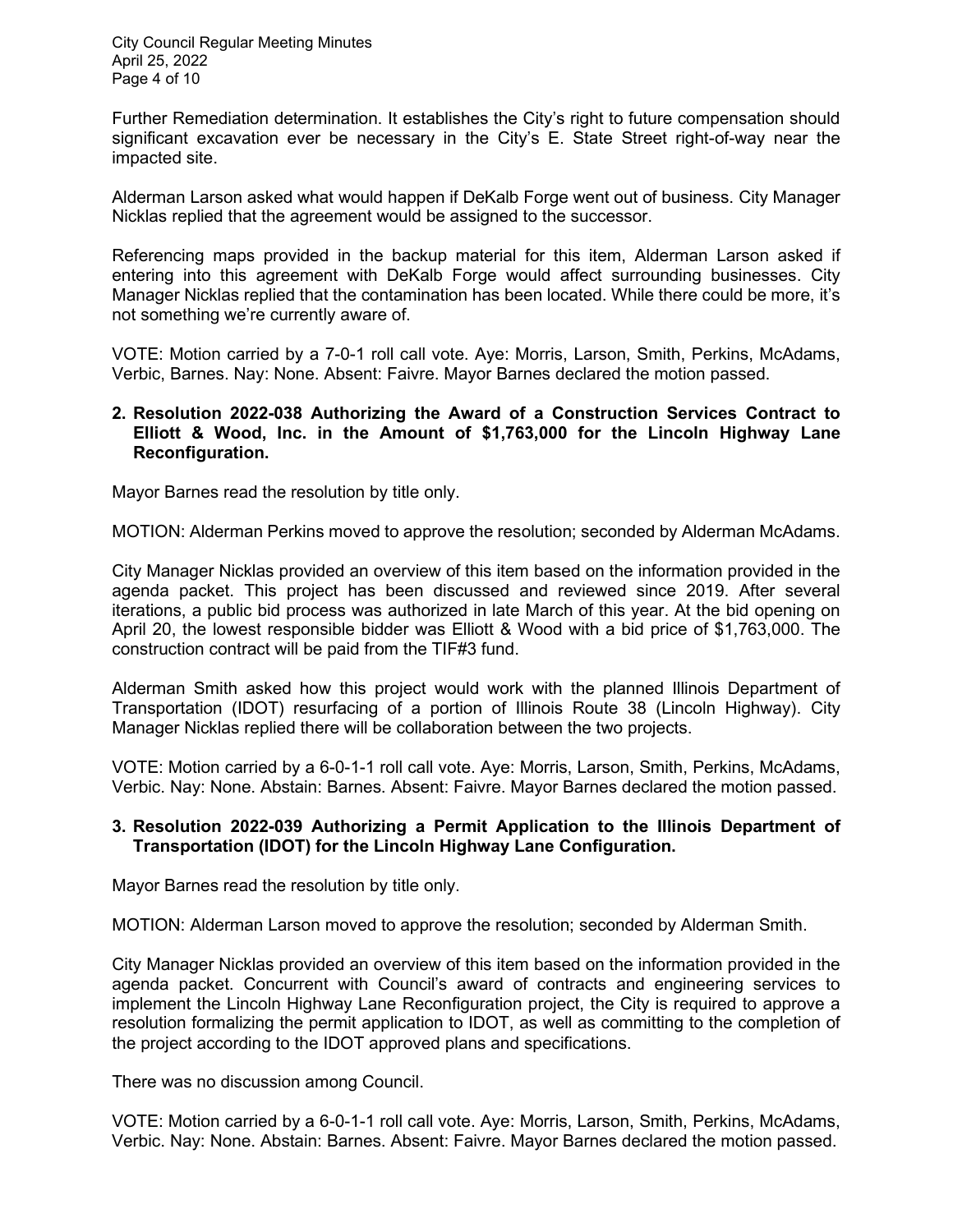### **4. Resolution 2022-040 Authorizing an Engineering Services Agreement with Fehr-Graham & Associates, LLC for the Lincoln Highway Lane Reconfiguration in an Amount Not to Exceed \$124,925.**

Mayor Barnes read the resolution by title only.

MOTION: Alderman McAdams moved to approve the resolution; seconded by Alderman Verbic.

City Manager Nicklas provided an overview of this item based on the information provided in the agenda packet. This project will require almost daily adjustments to the rhythms of downtown commerce and business operations. A key focus will be the minimizing of business disruption and customer inconvenience, while maintaining a steady pace of work to meet construction timelines and to remain within budget. The Fehr-Graham resident engineers have a strong track record in these areas. With Council approval of the award of a construction contract with Elliott & Wood (Resolution 2022-038), it is recommended that the award of the construction engineering contract go to Fehr-Graham. Fehr-Graham has proposed a contract in the amount of \$124,925 to cover daily construction engineering and administrative services. This cost would be paid from the TIF#3 fund.

There was no discussion among Council.

VOTE: Motion carried by a 6-0-1-1 roll call vote. Aye: Morris, Larson, Smith, Perkins, McAdams, Verbic. Nay: None. Abstain: Barnes. Absent: Faivre. Mayor Barnes declared the motion passed.

**5. Resolution 2022-041 Authorizing the Appropriation of Local Funds and a Joint Funding Agreement with the Illinois Department of Transportation for the Replacement of the Bridges at N. First Street and Lucinda Avenue for an Estimated \$1,180,250.**

Mayor Barnes read the resolution by title only.

MOTION: Alderman Morris moved to approve the resolution; seconded by Alderman McAdams.

City Manager Nicklas provided an overview of this item based on the information provided in the agenda packet. This item authorizes a joint funding agreement with IDOT and commits the required local share of funds to the proposed double bridge replacement project scheduled for actual construction beginning in the Spring of 2023 and ending in the Fall of 2023. In order to formalize the forthcoming contractual arrangement, IDOT requires not only an authorized joint funding agreement from the local municipality, but an underlying resolution appropriating the local share of anticipated project costs in the amount of \$1,180,250.

There was no discussion among Council.

VOTE: Motion carried by a 7-0-1 roll call vote. Aye: Morris, Larson, Smith, Perkins, McAdams, Verbic, Barnes. Nay: None. Absent: Faivre. Mayor Barnes declared the motion passed.

## **6. Resolution 2022-042 Authorizing the Award of a Contract to Northern Illinois Service Company for the Demolition and Restoration of 1011-1027 W. Hillcrest Drive in the Amount of \$237,883.**

Mayor Barnes read the resolution by title only.

MOTION: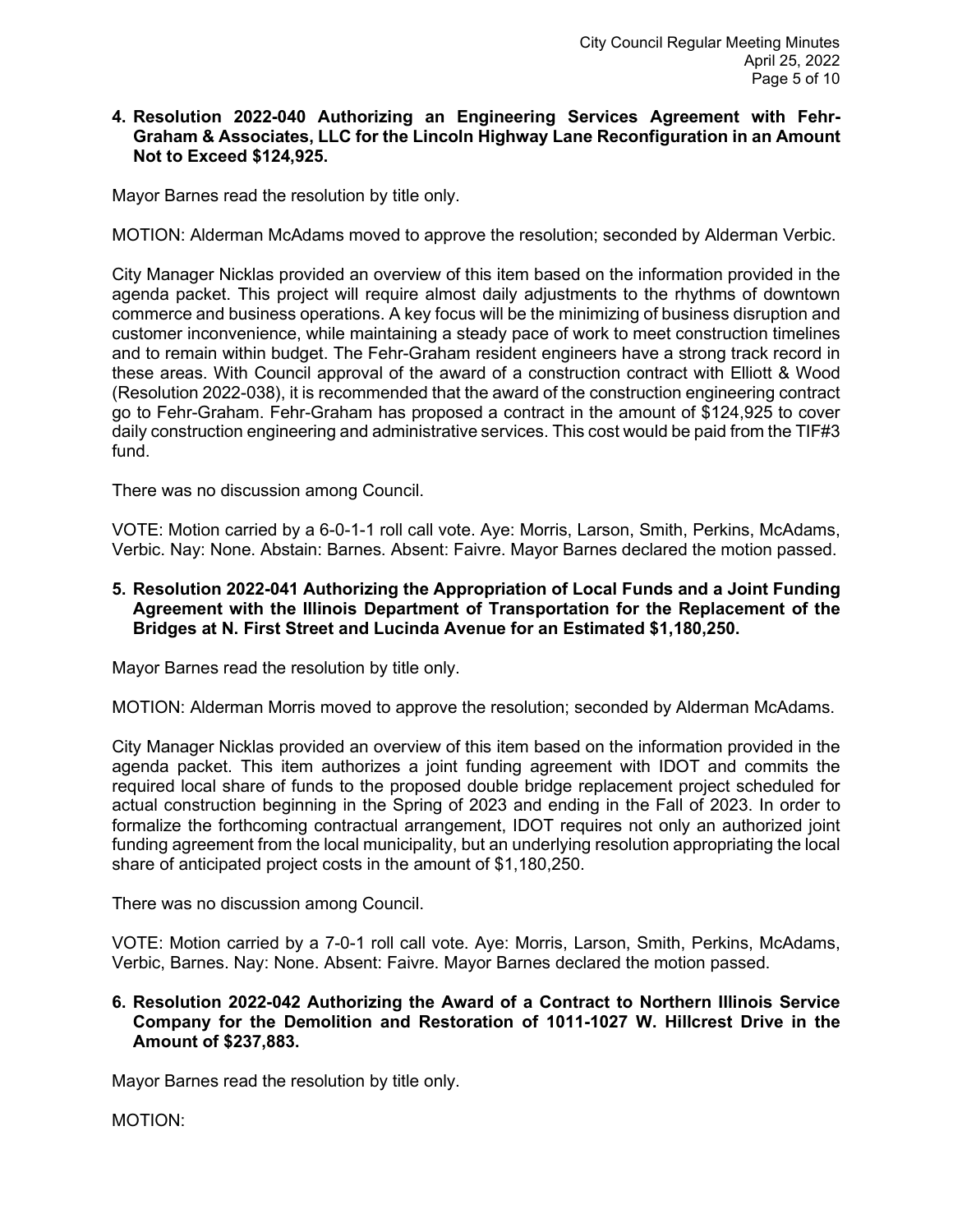City Council Regular Meeting Minutes April 25, 2022 Page 6 of 10

Prior to his overview, City Manager Nicklas thanked Andy Raih, Assistant Director of Public Works for Streets, Facilities and Airport, for his assistance throughout this process.

City Manager Nicklas then provided an overview of this item based on the information provided in the agenda packet. It was Council's intent in the Fall of 2021 to obtain the former Hunter Hillcrest property, relocate all tenants fairly and safely, and raze the structure as a step toward the solicitation of proposals for the redevelopment of the property, which stretches in an L-shaped direction eastward on Hillcrest Drive then northward on Blackhawk Road. In anticipation of the demolition of the property, Mr. Raih conducted an environmental review of the property and arranged for the removal of any contaminants by a qualified environmental firm. The department also released a solicitation of demolition bids on March 22, 2022, for the razing of the building as well as the parking lot.

The request for bids resulted in five submissions by the bid deadline of April 11. Following the closing of the public bidding process, Public Works conducted reference checks and has identified Northern Illinois Service Company as the most responsible bidder at \$237,883.

Alderman Morris asked if the tenants were able to remove everything they wanted, specifically the large freezers in one of the businesses. City Manager Nicklas replied that the tenants determined what they wanted to keep and everything that had value has been removed.

City Manager Nicklas mentioned that a press conference will be held at the location on May 9, 2022, with demolition of the building and parking lot to begin on May 10, 2022.

Mayor Barnes expressed his excitement that the project is getting underway.

City Manager Nicklas thanked City Attorney Matt Rose for his assistance throughout the process.

VOTE: Motion carried by a 7-0-1 roll call vote. Aye: Morris, Larson, Smith, Perkins, McAdams, Verbic, Barnes. Nay: None. Absent: Faivre. Mayor Barnes declared the motion passed.

#### **L. ORDINANCES – SECOND READING**

#### **1. Ordinance 2022-017 Amending Chapter 7 "Water Service", Section 7.18 "Water Rates", and Section 7.18-6 "Water Service Fee".**

Mayor Barnes read the ordinance by title only.

MOTION: Alderman Perkins moved to approve the ordinance on second reading; seconded by Alderman Larson.

City Manager Nicklas provided an overview of this item based on the information provided in the agenda packet. At the April 11, 2022, Council meeting, Council considered a proposal to raise the City's billed user rate for water service. On first reading, the Council approved a 3.5% water rate increase as recommended by the City Manager. Because of the potential impact on all City businesses and residences, the Council agreed to postpone consideration of this matter on second reading until April 25, to allow for more public review and discussion. An increase of 3.5% (1/2 the CPI) would result in the monthly water cost increasing from \$38.33 to \$39.67 per 6,000 gallons used, or an increase of \$1.34 per month.

VOTE: Motion carried by a 6-1-1 roll call vote. Aye: Morris, Larson, Smith, Perkins, Verbic, Barnes. Nay: McAdams. Absent: Faivre. Mayor Barnes declared the motion passed.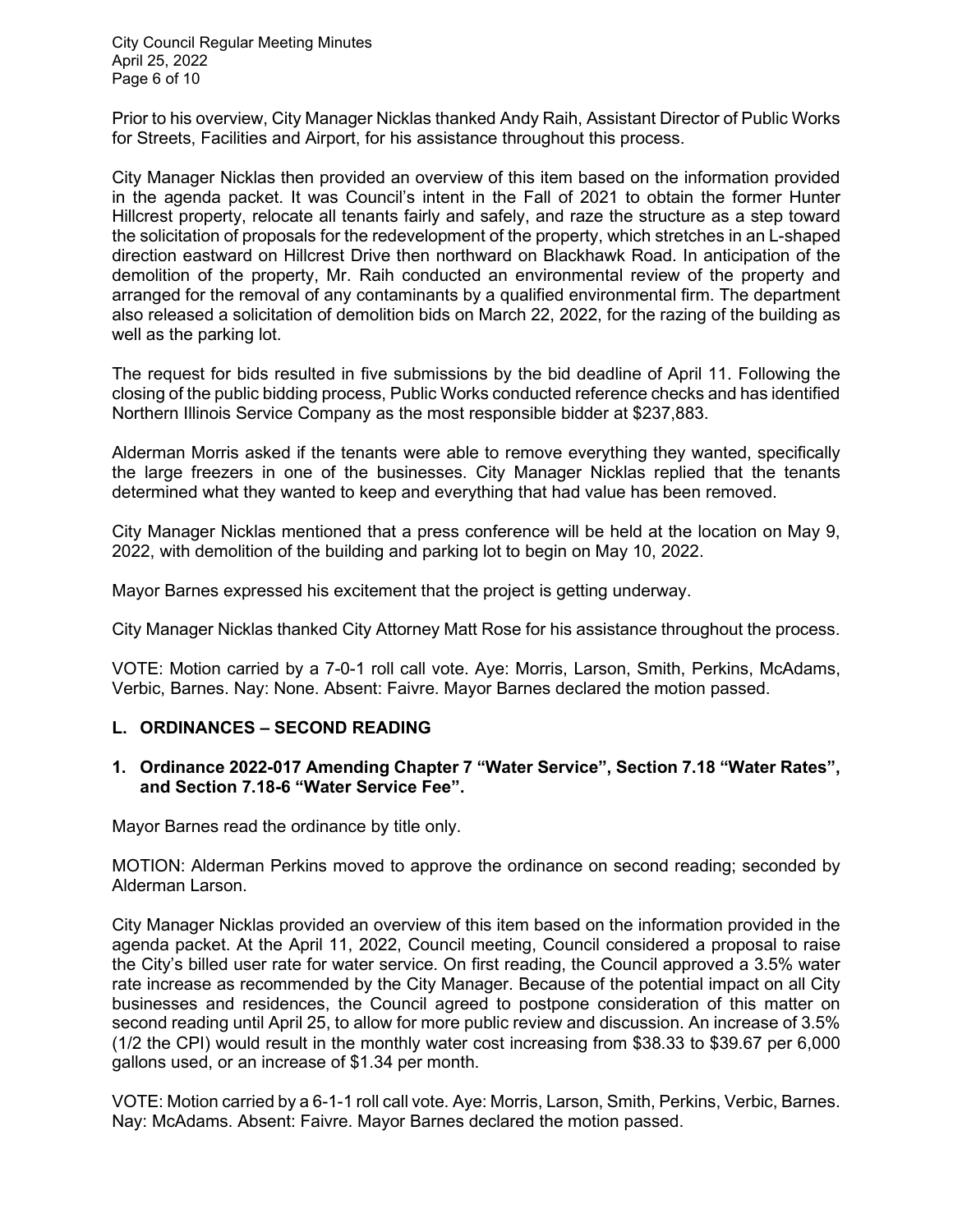### **M. ORDINANCES – FIRST READING**

### **1. Ordinance 2022-018 Authorizing a Zoning Map Amendment from the "LI" Light Industrial District to the "LC" Light Commercial District for 315 N. Sixth Street (Elion Business Center LLC).**

Mayor Barnes read the ordinance by title only.

MOTION: Alderman Smith moved to approve first reading of the ordinance; seconded by Alderman McAdams.

City Manager Nicklas provided an overview of the item based on the information provided in the agenda packet. The City received a petition from Elion Business Center LLC, represented by Kendra Elion, to rezone a portion of 315 N. Sixth Street from the "LI" Light Industrial District to the "LC" Light Commercial District in order to establish a day care center and associated uses at the location. The applicant currently operates a day care center along DeKalb Avenue in Sycamore called Mother's Little Helper Learning Center. The new day care center will be called Mother's Little Helper 2 and will accommodate approximately 197 children. The current building is 24,050 square feet in area with about half the space proposed for the day care use. The applicant would also like to lease some of the remaining space for professional suites including a variety of small businesses such as offices and service uses, provided they would be permitted in the "LC" District.

The owner of business, Kendra Elion, stated that childcare is a great issue within the community. She wants to provide childcare for families in DeKalb that they can be comfortable with.

Alderman Morris asked Ms. Elion how much the project will cost, how many children she's serving now, and how many she intends to serve at the new location. Ms. Elion replied that based on the square footage of the building, she would be able to serve 197 children ranging from the age of six weeks to 12-13 years, which will include before and after school programs, meals, and transportation. The project cost will be approximately \$130,000 overall. She currently serves 35 children at the Sycamore location.

Alderman Morris asked about funding and when the business will be opening. Ms. Elion replied that she hopes to open the DeKalb location in June of this year and indicated she's had an outpouring of support from families that will help fund the project.

Alderman Morris stated this is a great project and a huge need within the community.

Alderman McAdams thanked Ms. Elion for seeing the need and addressing it, and for investing in the community.

Mayor Barnes encouraged Ms. Elion to reach out to him, Council members, or City Manager Nicklas if help is needed to make the transition smooth.

Ms. Elion thanked Council for their support, and she looks forward to being in the downtown area.

VOTE: Motion carried by a 7-0-1 roll call vote. Aye: Morris, Larson, Smith, Perkins, McAdams, Verbic, Barnes. Nay: None. Absent: Faivre. Mayor Barnes declared the motion passed.

MOTION: Alderman Verbic moved to waive second reading and approve the ordinance; seconded by Alderman Morris.

VOTE: Motion carried by a 7-0-1 roll call vote. Aye: Morris, Larson, Smith, Perkins, McAdams, Verbic, Barnes. Nay: None. Absent: Faivre. Mayor Barnes declared the motion passed.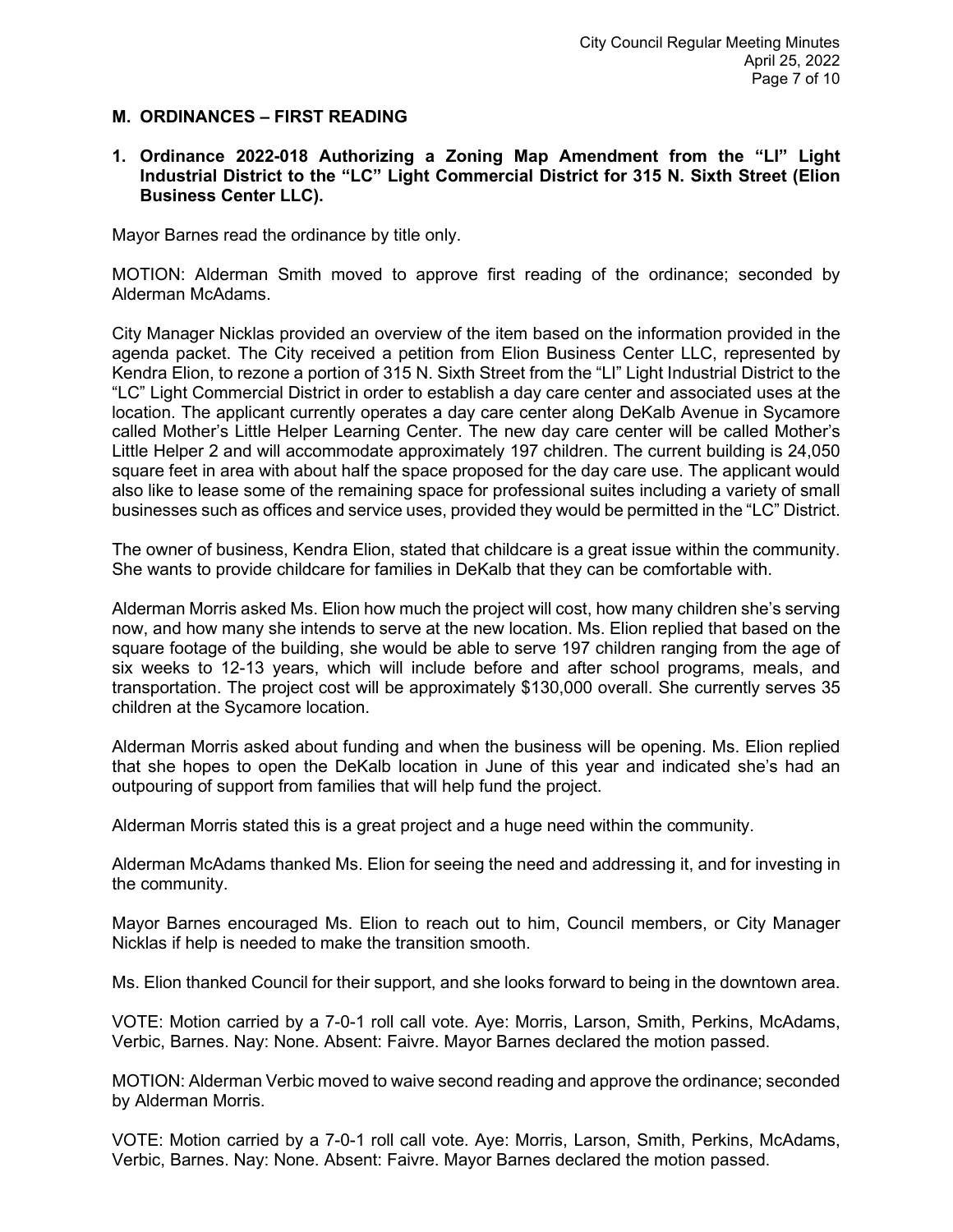# **2. Ordinance 2022-019 Amending Chapter 33 "Peddlers, Solicitors and Itinerant Merchants", Section 33.13 "Food or Beverage Vending Vehicles".**

Mayor Barnes read the ordinance by title only.

MOTION: Alderman Morris moved to approve first reading of the ordinance; seconded by Alderman McAdams.

City Manager Nicklas provided an overview of this item based on the information provided in the agenda packet. This item was first discussed by Council under considerations at the April 11, 2022, Council meeting. The reason for the review was that laddered fees and detailed regulations and licensure preconditions appeared to be discouraging applications, even though food trucks have become a common sight at many public and private events around the City and throughout the County during warmer months. If approved, this amendment would establish the following:

- the applicant would be required to produce a DeKalb County food license;
- fees would be limited to one non-refundable payment of \$75.00 at the time of application;
- the need for a background investigation prior to licensing would be removed;
- food and beverage trucks would be prohibited from using annoying strobe lighting to solicit retail sales or advertise the presence of the vending vehicle while in operation in the City;
- music, noise, or sound amplification would have to comply with all applicable local, state, and federal regulations, must be at a volume that does not create a nuisance, and must be at a volume that will not be heard more than 300 feet from the food or beverage vending vehicle;
- the operator of any food or beverage vending vehicle would have to report and pay sales taxes, with such sales taxes being reported as originating within the City, where required under applicable Illinois law, as well as remit any required Restaurant and Bar taxes required under City Code; and
- food trucks would not be able to park within City rights of way where they might pose a distraction to motorists and undue risks for customers milling around the unit.

There was no discussion among Council.

VOTE: Motion carried by a 7-0-1 roll call vote. Aye: Morris, Larson, Smith, Perkins, McAdams, Verbic, Barnes. Nay: None. Absent: Faivre. Mayor Barnes declared the motion passed.

MOTION: Alderman Verbic moved to waive second reading and approve the ordinance; seconded by Alderman Morris.

VOTE: Motion carried by a 7-0-1 roll call vote. Aye: Morris, Larson, Smith, Perkins, McAdams, Verbic, Barnes. Nay: None. Absent: Faivre. Mayor Barnes declared the motion passed.

**3. Ordinance 2022-020 Amending Chapter 51 "Traffic", Section 51.19 "Penalties", and Schedule C "Parking Prohibited", as it Pertains to Parking on Lincoln Highway Between First Street and Fourth Street to Limit Certain Segments to One Hour.**

Mayor Barnes read the ordinance by title only.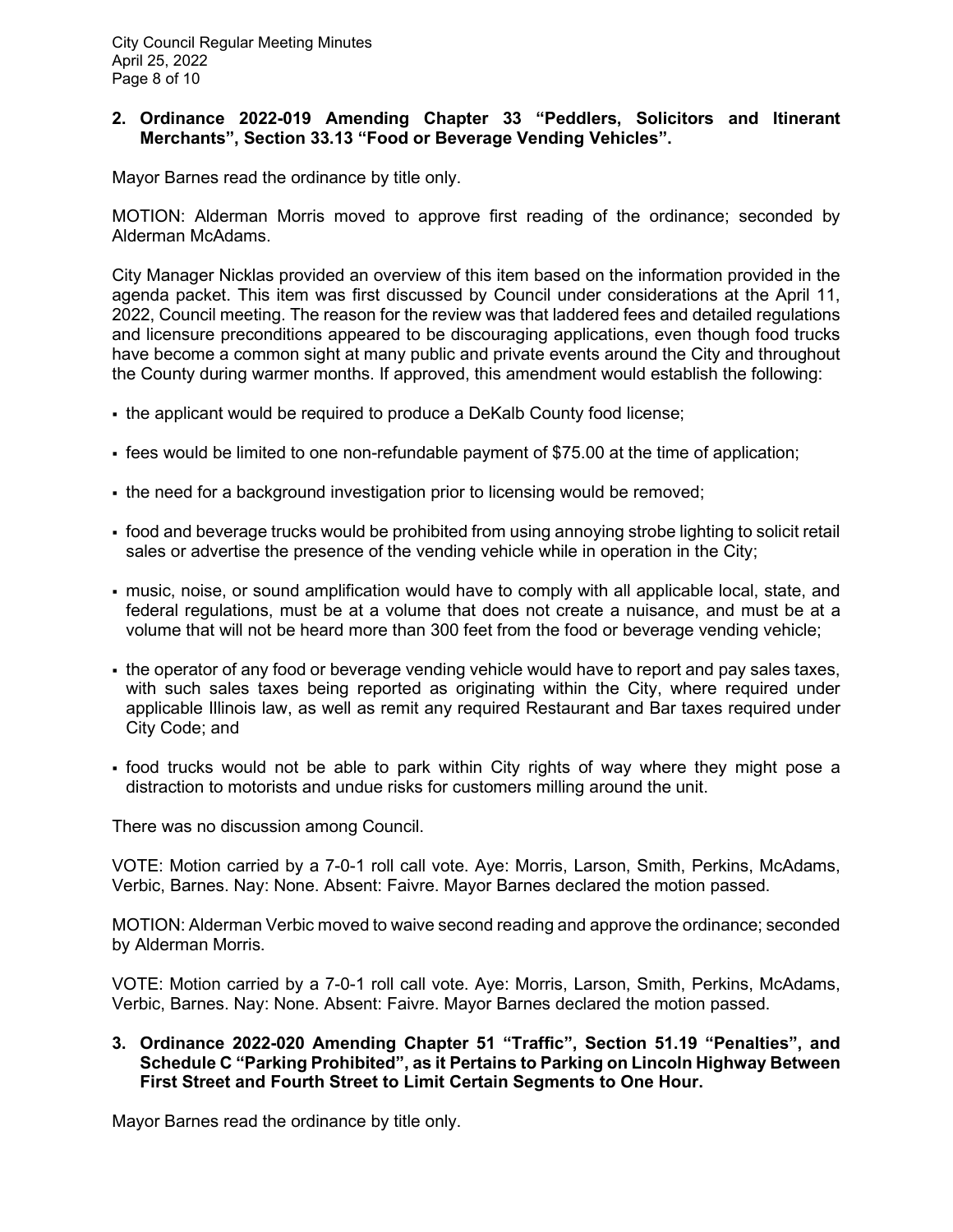MOTION: Alderman Smith moved to approve first reading of the ordinance; seconded by Alderman Verbic.

City Manager Nicklas provided an overview of this item based on the information provided in the agenda packet. The item was requested by the Downtown Merchants group, with the intent encourage the turnover of parking on Lincoln Highway from First Street to Fourth Street. With limited on-street parking spaces on the Lincoln Highway corridor between First and Fourth Streets, the existing spaces are prized by shoppers as well as an increasing number of persons employed at the newer shops and businesses in the downtown. The rising number of retail businesses that rely on frequent customer visits are particularly concerned with the current threehour limit on parking at these on-street spaces. The Downtown Merchants report that their studies show that some cars are not moved at all during an eight-hour work shift. If approved, the amendment would change "three hours" to "one hour" in those code sections that refer to the parking "eyebrows" in the core of the downtown commercial area, from 6:00 a.m. to 6:00 p.m. This change does not include parking on Second or Third Streets, either north or south of Lincoln Highway, and should not inconvenience evening diners. In order to ease business owners and their employees into this new approach, Section 51.19 "Penalties" would also be revised to specifically reduce the "windshield" ticket to \$5.00 for a failure to move one's vehicle after an hour's parking on the "main drag."

Alderman Larson stated that if the City is trying to encourage people to come downtown, this is not the way to do it. An hour or even two hours of parking isn't long. Perhaps the solution is to start enforcing the three-hour parking rule and stop employees of downtown business from parking in the prime spots.

Alderman Verbic asked if pay stations had been considered and perhaps the City could pilot that approach.

Brief discussion ensued about how pay stations work.

City Manager Nicklas stated enforcement is the key. Nothing will change without enforcement.

City Manager Nicklas then suggested that this item be put on hold under after the Lincoln Highway Reconfiguration project was complete.

Alderman Perkins agreed with the suggestion and stated he'd like to see more data on the pay station idea and its revenue potential.

Alderman McAdams stated there was strong support for it in the business community and strong opposition to it within the community, so perhaps postponing the item is the right thing to do.

Alderman Smith also agreed with postponing the item, adding that pay stations work well, are simple to use and could be managed by a third party.

City Manager Nicklas stated that warning tickets could be hung now if there are serious issues. He added that this item will be brought back before Council sometime this Fall.

Mayor Barnes suggested that downtown merchants could create a flyer to be distributed in the downtown area of the parking regulations, with City Manager Nicklas adding that the merchants have already been doing that.

MOTION: Alderman Smith moved to table this item; seconded by Alderman McAdams.